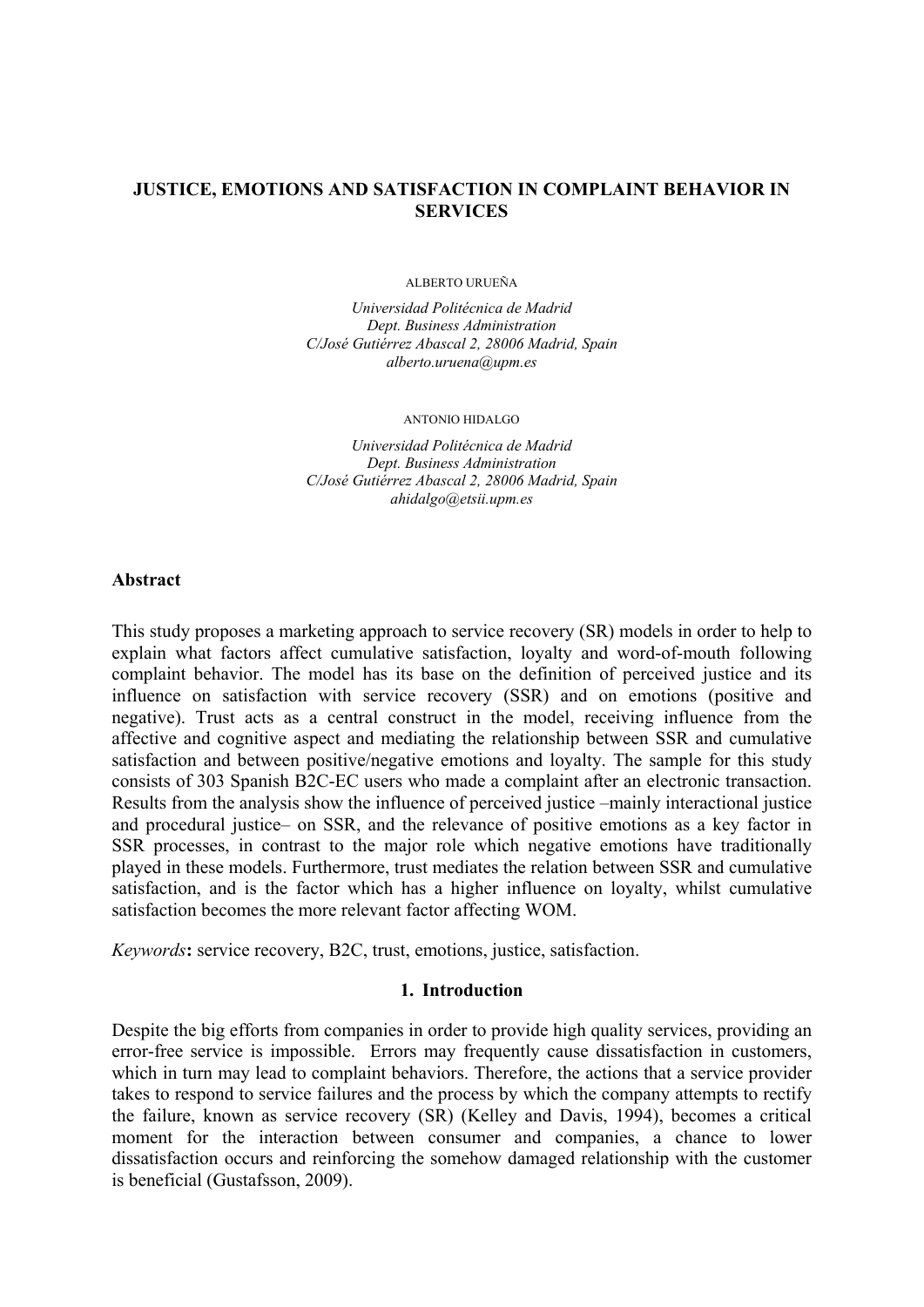Several studies demonstrate that lower perceived satisfaction occurs from customers when they receive a service than when they receive a product. One of the main reasons behind this fact is the co-participation, in many cases, of the customer in the providing of a service, a situation that offers a greater possibility of error introduction due to the intervention of the human element.

Historically, early research studies dealing with the characterization of SR after a complaint behavior have focused in applying the theory of justice to SR. Maxham and Netemeyer (2002) analyze, in one of these early studies, the effects of distributive justice, procedural justice and interactional justice over satisfaction with service recovery (SSR). Then, other authors (Menon and Dubé, 2004; Schoefer and Ennew, 2005; Smith and Bolton, 2002) claim the relevance of affective and emotional factors –and not only of cognitive components– after a complaint behavior. Nevertheless, the research on the influence of emotions in SR is scarce at the present time (Rio-Lanza et al., 2009). Chebat and Slusarczyk (2005), study the effects of justice in emotions and loyalty. DeWitt et al. (2008) study the effects of perceived justice on emotions –both positive and negative– and trust, and how these impact in attitude and loyalty behavior.

This study seeks to explore in greater depth the factors which have an impact on service recovery, including constructs such as perceived justice, emotional response (positive and negative), satisfaction with service recovery (SSR) and the consequent changes that arise in behavior (cumulative satisfaction, word-of-mouth, or WOM, and loyalty. In order to do so, the research introduces a new element –trust–, which has a high relevance after a service failure, and its role as a mediator between emotions and loyalty, and –at the same time– between SSR and cumulative satisfaction.

# **2. Theoretical Considerations**

# **Perceived justice**

Adams' theory of perceived justice (Adams, 1963) has become a highly effective tool to study individuals' reactions in complaint behavior (Rio-Lanza et al., 2009; Konovsky, 2000; Maxham, 2001). According to this theory, a person perceives what a work situation gives him in relation to what he contributes to it, and he then compares the ratio between the effort made and the result obtained compared to another person who performed the same activity.

Some studies make no distinction between the different dimensions of perceived justice (Chiu et al., 2010), or do not analyze all three components of perceived justice –distributive, procedural and interactional– (Oliver and Swan, 1989). However, other researchers (Smith et al., 1999) recommend including all three components in research on SR. In this study, justice is a second order formative indicator, comprising of procedural justice, informational justice and interpersonal justice

# **The effects of distributive, procedural and interactional justice on SSR**

Distributive justice (DJ) are the tangible resources which the company devotes to correct and compensate for a service failure, including monetary compensation, exchanging the item or service, discounts for future purchases and discount coupons (Smith et al.1999; Mattila,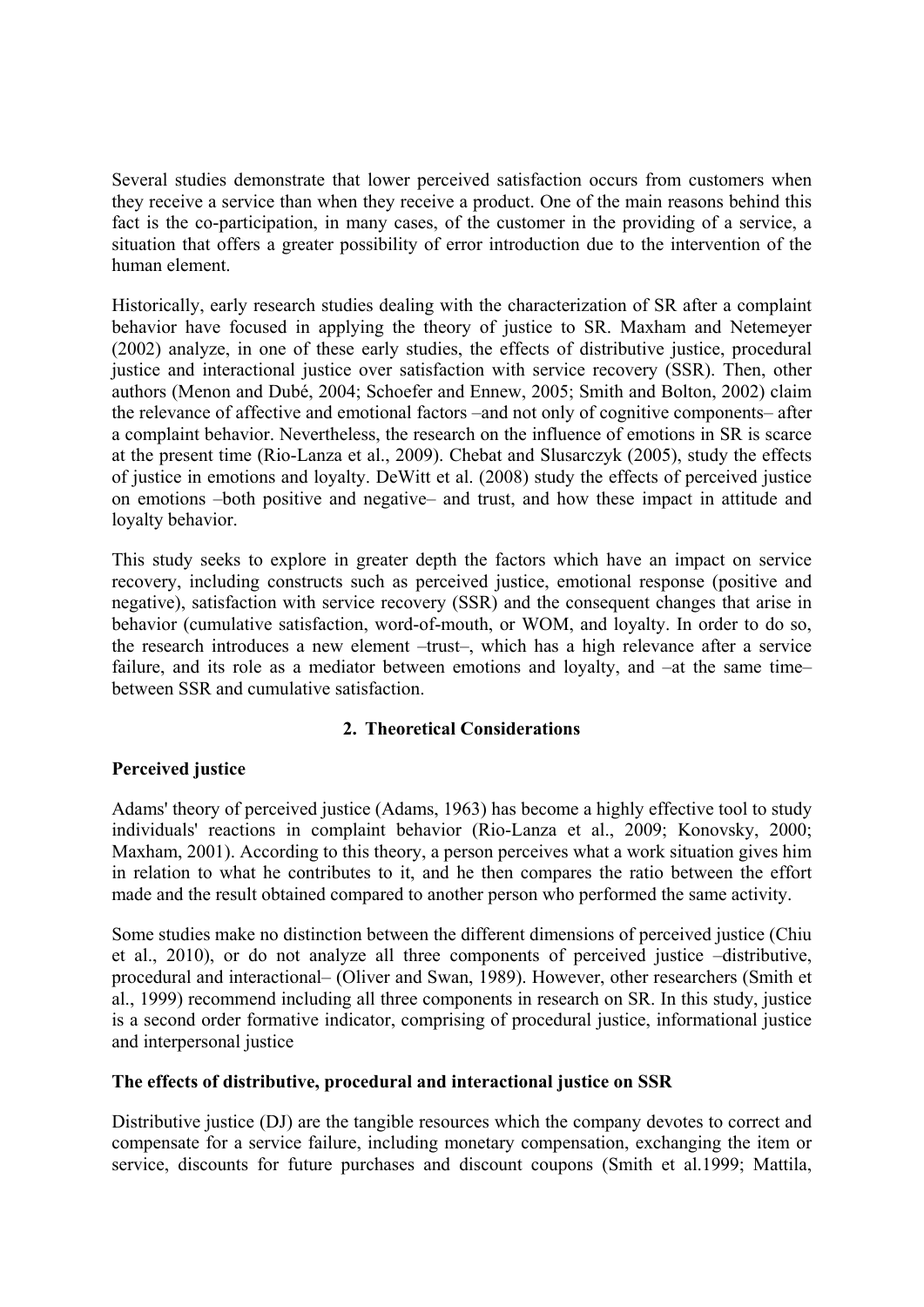2001). Procedural justice (PJ) includes the processes and methods required to address an SR (Mattila, 2001), including the choice of the most suitable process to resolve a problem (Kim et al., 2009). Interactional justice (IJ) refers to the way in which customers have experienced justice in their interaction with company employees during the service recovery process (McColl-Kennedy, 2001). This concept includes customers' perception of employees' empathy, respect, politeness, courtesy, sensitivity in the way they treat customers, the way in which they apologise and the efforts they make to resolve the problem. Therefore**, H1.** Justice has a positive influence on SSR.

## **Justice and emotions**

Using the affect control theory (ACT) (Heise, 1979), Chebat and Slusarczyk (2005) assert that individuals experience emotions and become involved in behaviors that are in line with the impressions and feelings they experience with the SR depending on the level of perceived justice. Not many studies analyse the reactions of the emotional effects to justice and a large part of those that do are experimental designs, measuring the reaction caused in a manipulated situation (Chebat and Slusarczyk, 2005). The results show that low levels of perceived justice correspond to high levels of negative emotions and low levels of positive emotions.

In their research, Río-Lanza et al. (2009) report that the DJ and IJ dimensions do not have a significant influence on negative emotions. DeWitt et al. (2008) study the influence of perceived justice (without differentiating between IJ, PJ, and DJ) on positive and negative emotions and find that there is greater influence on positive emotions. Chebat and Slusarczyk (2005) analyze the effect of the dimensions of justice on emotions. These authors declare that all three dimensions of perceived justice have a significant effect on negative emotions and that IJ and DJ affect positive emotions. DJ has more impact on positive emotions than on negative emotions. Schoefer and Ennew (2005) find that all three dimensions of justice have a significant effect.

Therefore, **H2.** Justice has a negative effect on negative emotions. **H3.** Justice has a positive influence on positive emotions

## **Satisfaction**

Satisfaction occurs when the services received when using a product or service surpass the expectations held prior to use; that is, when there is a confirmation of the expectations (Oliver et al., 1997; Oliver, 1980). There are two types of satisfaction described in the scientific literature: satisfaction with a specific transaction and cumulative satisfaction. Many research studies have focused on satisfaction after a specific process –for example, a SR– (Rio-Lanza et al., 2009; Karatepe, 2006; Yi, 1990).

When the provision of services satisfies the consumers, they have a motivation to transmit their experience to others via WOM communication (Mangold and Miller, 1999). There is experimental and empirical proof of this relationship between satisfaction and WOM (Hutchinson et al., 2009). However, it is essential to take cumulative satisfaction into account in a SSR model whose purpose is to provide information about consumer attitudes and behaviors, since although the result of a specific transaction (for example, a service recovery)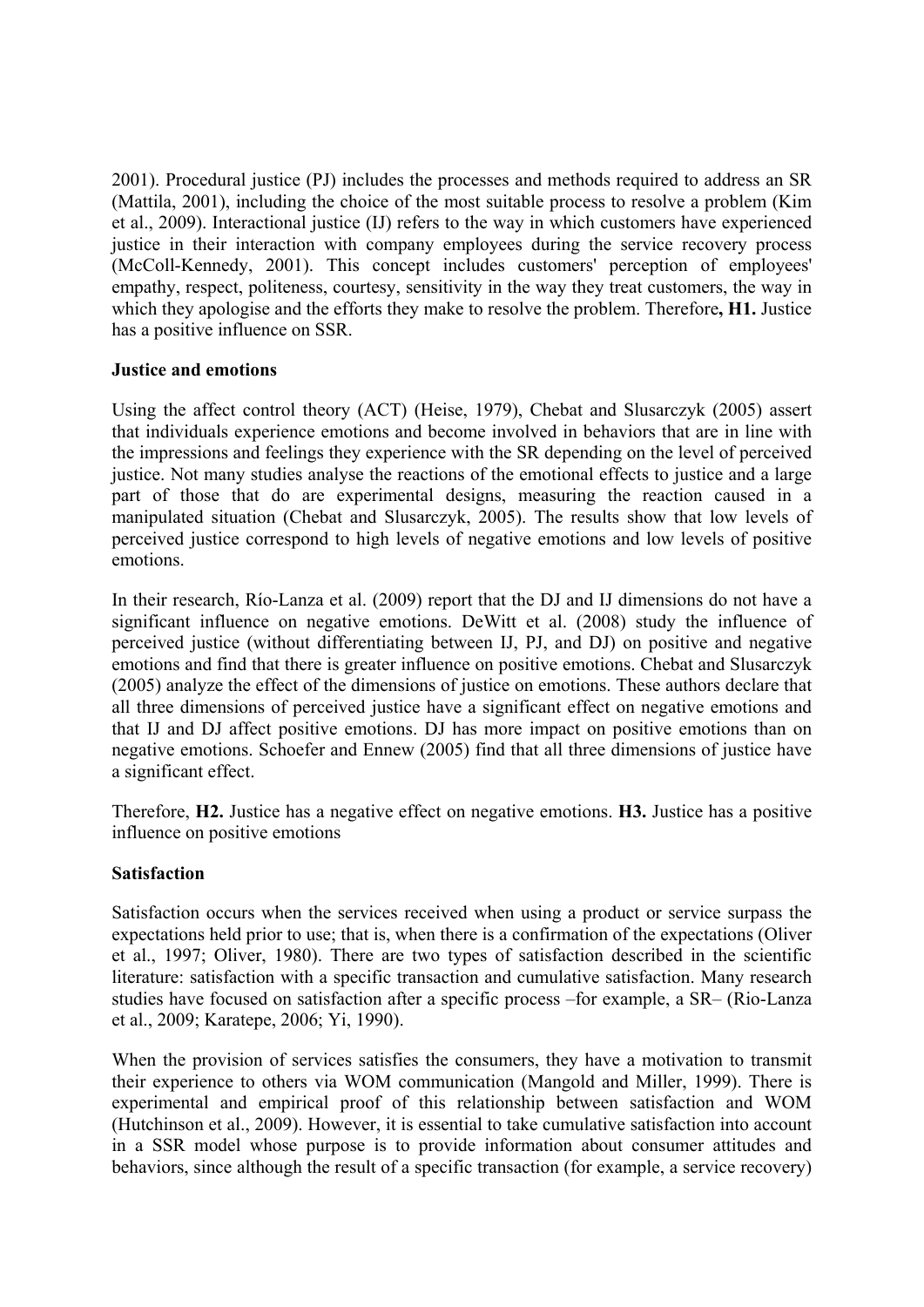may not be satisfactory, the cumulative transactions taken as a whole could entail an increase in overall satisfaction and, furthermore, provide with a broader perspective on consumer behavior (Maxham and Netemeyer, 2002).

Therefore, **H4.** Cumulative satisfaction has a positive effect on WOM

# **Trust**

Trust is as a set of beliefs in the benevolence, competence and integrity of the other party (Doney and Cannon, 1997). The establishment and maintenance of relationships between customers and providers are, to a large degree, determined by trust (Blau, 1964). Trust is an essential ingredient for creating satisfied and loyal customers in e-commerce (Ratnasingham, 1998). Satisfactory experiences with service providers go on to create greater levels of trust which will exert an influence on long-term relationships (Genesan, 1994). In a SSR context, customer trust reflects how willing the customers are to accept their vulnerability, expecting a positive solution in case of service failure (Dunn and Schweitzer, 2005). In the event that a customer receives an unwanted response to his or her complaint, he will lose trust in the organisation (DeWitt et al., 2008).

Loyalty is the intention to have repeated dealings with a provider over a period of time, with a favourable attitude on the part of the purchaser (Keller, 1993). Loyalty entails a reluctance to change provider and a willingness to pay more (Shankar et al., 2003). Trust plays a fundamental role in developing loyalty, and this is also true in online environments (Pitta et al., 2006; Kim et al., 2004). Trust is the most important factor in order for consumers to consolidate their purchases with an online vendor. If you want to gain consumers' loyalty, you must first gain their trust (Reichheld et al., 2000). Additionally, the spatial and temporal separation between purchasers and sellers in B2C-EC means that trust is a key factor in maintaining loyalty (Chiu et al., 2010).

In addition, trust has a positive influence on the purchaser-vendor relationship even if trust is already beneficial (Selnes, 1998). In SR, if there is satisfaction, trust means that the customer can generate positive WOM towards the company, thus providing good references (Kim et al., 2009). Previous studies confirm the positive relationship between SSR and trust (Kim et al., 2009) and find that trust is a strong predictor of satisfaction in online environments (Gummerus et al., 2004; Harris and Goode, 2004).

Trust not only has not only a direct impact on loyalty but also an indirect influence through cumulative satisfaction. Trust is a critical antecedent of building relationships between buyer and seller (Sirdeshmukh et al., 2002; Verhoef et al., 2002). In any relationship of this kind, consumers' trust evaluations before a specific transaction has a direct influence on their post purchase satisfaction (Singh and Sirdeshmukh, 2000). In the context of electronic commerce, where trust may act as a trigger to initiate a transaction, this relationship may also prove true. Customers perceive a higher level of risk with online retailers than traditional retailers in terms of delivery, payment medium and terms, information disclosure, etc. Therefore, B2C-EC customers may prefer to buy from online retailers they can trust (Singh and Sirdeshmukh, 2000). In previous studies, trust has proved a strong predictor of satisfaction in online environments (Gummerus et al., 2004; Harris and Goode, 2004).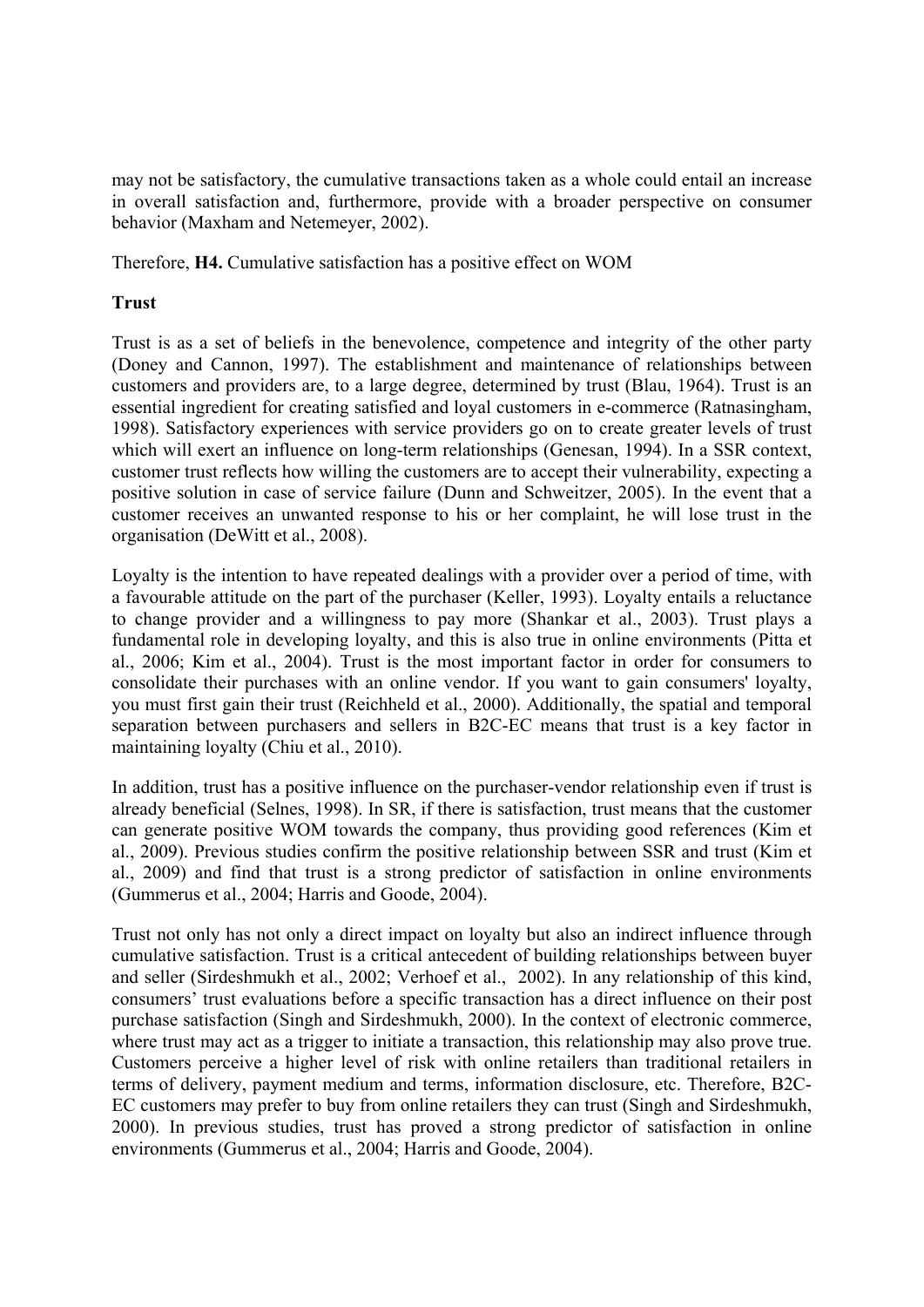Therefore, **H5.** SSR influences positively cumulative satisfaction. **H6.** SSR influences positively consumer trust. **H7.** Trust has a positive influence on cumulative satisfaction. **H7a.** Trust has a mediation role on the relation between SSR and cumulative satisfaction. **H8.** Trust has a positive influence on WOM. **H9.** Trust has a positive influence on loyalty.

#### **Emotions and loyalty. Emotions and trust**

The affect control theory (ACT) allows approaching the influence of emotions on loyalty. When consumers experience inadequate service recovery, they will express their emotions and act in a way which enables them to regain their own identity (Chebat and Slusarczyk, 2005). The emotions experienced by customers as a result of the perceived justice have an effect on loyalty (DeWitt et al., 2008). In the context of a service recovery with a positive result an individual will remain loyal to the provider. If negative emotions arise then the customer may become disloyal or may unsubscribe from the service (DeWitt et al., 2008).

Emotions play an important role in building trust. Positive emotions enable individuals to make the "leap of faith" to move from feelings to beliefs (Andersen and Kumar, 2006). **H10.** Negative emotions have a negative influence on loyalty. **H11.** Positive emotions have a positive influence on loyalty. **H12.** Negative emotions generated in a SR process have a negative influence on trust. **H13.** Positive emotions generated in a SR process have a positive influence on trust. **H14.** Negative emotions generated in a SR process have a negative influence on SSR. **H15.** Positive emotions generated in a SR process have a positive influence on SSR. The model in Figure 1 summarizes the research hypotheses.



**Figure 1.** Proposed model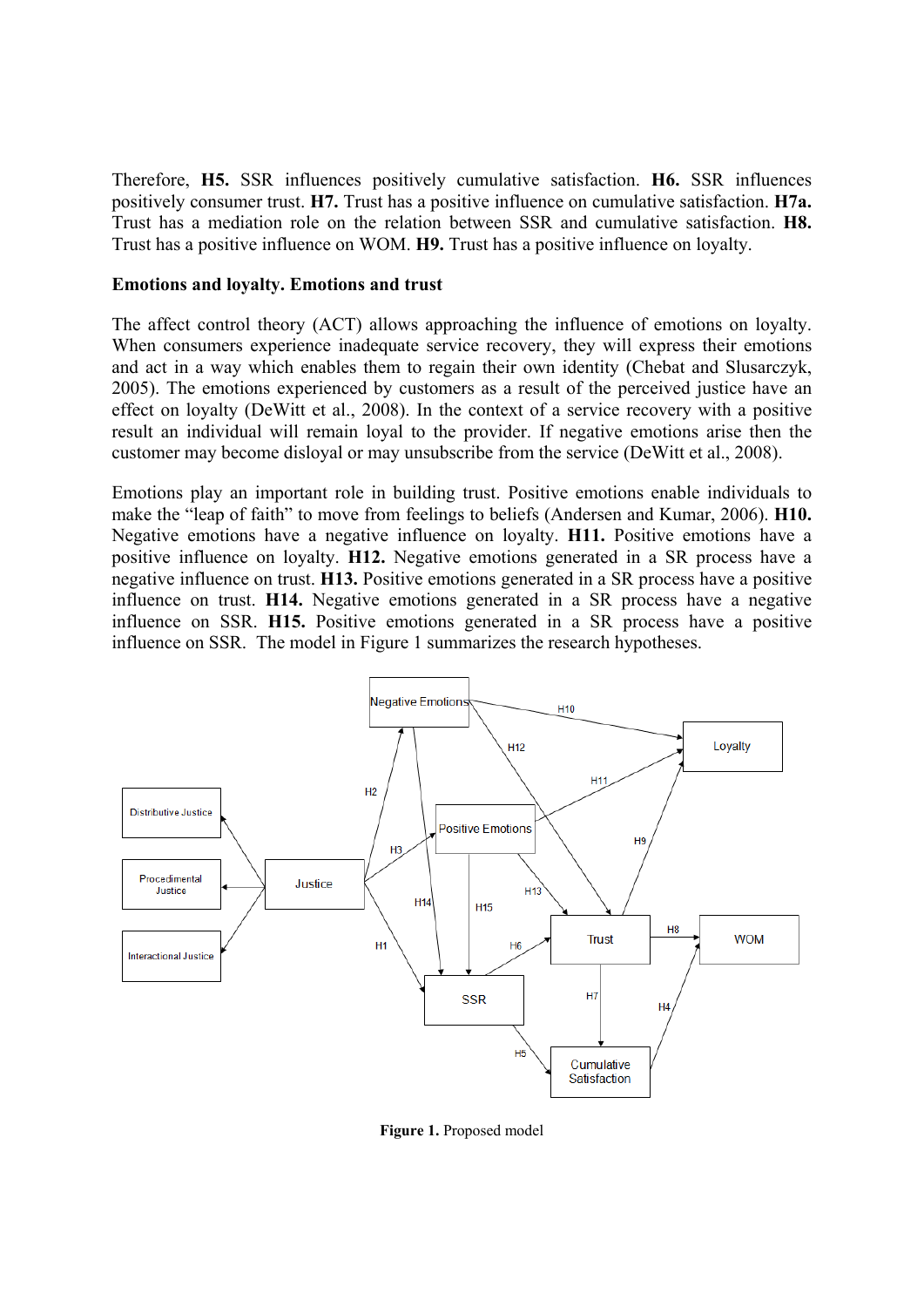#### **3. Methodology**

An online questionnaire on a gross sample of 2100 Internet users from the Spanish population who made purchases through B2C-EC tested and validated the proposed model, with 303 valid responses from people who had made a complaint after a B2C-EC transaction. All those surveyed responded to the questionnaire. The socio-demographic characteristics of the sample are as follows: 66.7% men and 33.3% women; 13.9% are individuals of ages between 16 and 24, 26.4% are between 25 and 34, 49.8% between the 35 and 49 age bracket, 9.2% between 50 and 64 years old and the remaining 0.7% are between 65 and 74 years old. With regard to their employment status, 13.2% are self-employed, 60.4% are employees, 7.9% are unemployed, 3% are retired, 10.9% are students and 4.7% belong to other categories of unemployed. 4.3% have completed primary/compulsory education, 38.3% secondary education, 46.9% higher education studies and 10.6% have completed postgraduate studies.

The items in the final survey –see Appendix A– have their source in previous studies. All of the indicators are reflective except perceived justice, which has a formative nature.

#### **4. Results**

Partial Least Squares (PLS) is a technique which allows to perform analysis of combined reflective and formative indicators in the same model, and therefore considered as the most appropriate for this research; this type of analysis is not possible with other covariance-based modeling techniques (Esposito, Chin, Henseler and Wang, 2010; Chin, 2010; Wold, 1982). PLS-Graph version 3.00 build 1130 helped to perform the data analysis.

## **Reliability and validity of the scales**

In order to analyze the measurement model, a requirement is to test single-item reliability for reflective indicators measuring the factor loadings of the latent variable indicators, which should present a factor loading greater than 0.707 (Hair et al., 1998), although loadings of 0.5-0.6 may be acceptable in preliminary phases (Chin, 1998). In this case, all the factor loadings exceed 0.90, except one of the loyalty indicators whose value (0.79) exceeds the lower limit by a wide margin (Nunnally, 1978). From these results, all indicators were valid in this stage.

Next, this method requires –for reflective indicators– a composite reliability analysis, a Cronbach's alpha measurement and an analysis of the average variance extracted from the constructs, which should be greater than 0.7, 0.7 and 0.5, respectively, as recommended by several authors (Hair et al., 1998; Fornell and Larcker, 1981). In this case, the values for composite reliability were above 0.92 and the average variance extracted (AVE) was above 0.8 (see Table 1).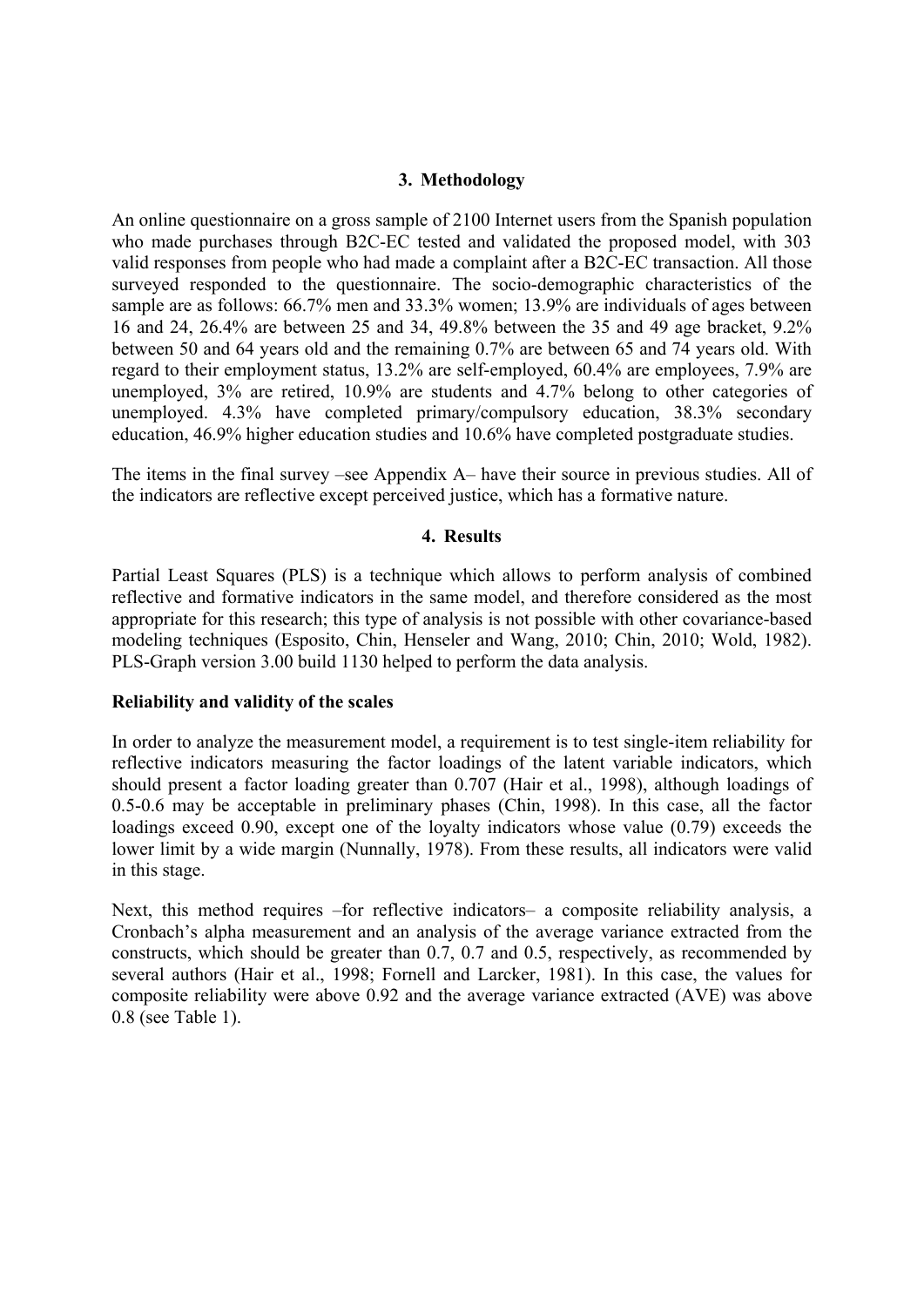|                | Composite<br>reliability | Cronbach's<br>Alpha | <b>AVE</b>               | Mean (STD) P Em |        | N Em    | <b>SSR</b> | <b>WOM</b> | LOY  | <b>JUSTICE</b>               | <b>TRST</b> | <b>SAT</b> |
|----------------|--------------------------|---------------------|--------------------------|-----------------|--------|---------|------------|------------|------|------------------------------|-------------|------------|
| P Em           | 0.96                     | 0.96                | 0.89                     | 3.64(1.92)      | 0.93   |         |            |            |      |                              |             |            |
| $N_Em$         | 0.97                     | 0.95                | 0.91                     | 3.97(2.05)      | $-0.6$ | 0.95    |            |            |      |                              |             |            |
| <b>SSR</b>     | 0.98                     | 0.97                | 0.89                     | 4.05(1.94)      | 0.79   | $-0.63$ | 0.94       |            |      |                              |             |            |
| <b>WOM</b>     | 0.97                     | 0.96                | 0.93                     | 4.89(1.47)      | 0.33   | $-0.28$ | 0.41       | 0.96       |      |                              |             |            |
| LOY            | 0.92                     | 0.87                | 0.8                      | 4.07(1.74)      | 0.62   | $-0.5$  | 0.7        | 0.48       | 0.89 |                              |             |            |
| <b>JUSTICE</b> | $\blacksquare$           |                     | $\overline{\phantom{a}}$ | 4.02(1.91)      | 0.68   | $-0.56$ | 0.8        | 0.33       | 0.61 | $\qquad \qquad \blacksquare$ |             |            |
| <b>TRST</b>    | 0.96                     | 0.91                | 0.92                     | 4.39(1.6)       | 0.6    | $-0.47$ | 0.65       | 0.53       | 0.64 | 0.6                          | 0.96        |            |
| <b>SAT</b>     | 0.98                     | 0.93                | 0.89                     | 5.10(1.44)      | 0.23   | $-0.25$ | 0.37       | 0.7        | 0.47 | 0.3                          | 0.52        | 0.94       |

Table 1. Descriptive statistics and correlation matrix

Discriminant validity test (Table 1) was obtained from average variance extracted (AVE) analysis; that is, the average shared variance between a construct and its measurement scales, which must be greater than the shared variance between the construct and the other constructs in the model (the squared correlation between two constructs). Here, the square root of the AVE is higher than the correlations between the constructs and greater than 0.7 (Fornell and Larcker, 1981) and the correlations between the different constructs is less than 0.79, which confirms that every construct measured is dissimilar to the rest of constructs (Kline, 1998).

To evaluate formative indicators, the examination of the weights provides information about how the indicator contributes to the construct. Weights must not be over any threshold limit (Diamantopoulos and Winklhofer, 2001) (see Table 2). In the case of formative indicators it is necessary to assess multicollinearity, which could lead to unstable results. Results of the variance inflation factor (VIF) show values far from the threshold limit of 10.

| Construct | Code | Weights | <b>VIF</b> |
|-----------|------|---------|------------|
|           | DJ   | 0.43    | 3.7        |
| Justice   | PJ   | 0.93    | 5.0        |
|           | IJ   | 0.93    | 3.6        |

**Table 2**. Justice as a formative construct: weights and VIF

Table 3 shows the result of the construct-to-item loadings and cross-loadings of the reflective measures, with all items exceeding at least 0.79. In addition, the loading of the items over their latent variable is much higher than the loading over the rest of the constructs (Chin, 2010).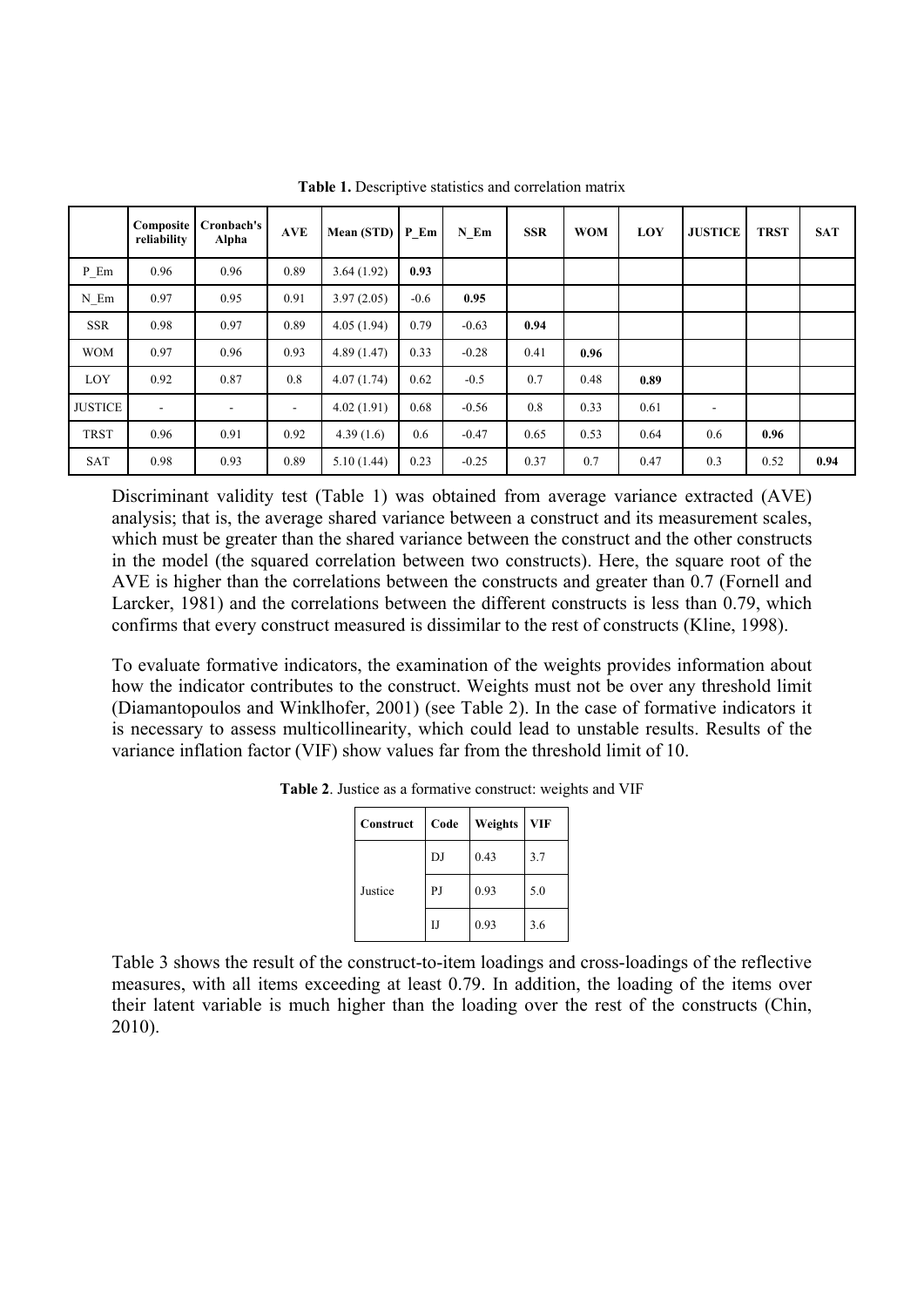|                  | <b>SSR</b> | N Em    | P Em    | <b>TRST</b> | LOY     | <b>WOM</b> | <b>SAT</b> |
|------------------|------------|---------|---------|-------------|---------|------------|------------|
| SOL1             | 0.92       | $-0.54$ | 0.70    | 0.60        | 0.62    | 0.40       | 0.35       |
| SOL <sub>2</sub> | 0.96       | $-0.61$ | 0.77    | 0.61        | 0.66    | 0.40       | 0.35       |
| SOL3             | 0.96       | $-0.61$ | 0.75    | 0.65        | 0.69    | 0.40       | 0.37       |
| SOL4             | 0.96       | $-0.63$ | 0.78    | 0.62        | 0.67    | 0.38       | 0.36       |
| SOL5             | 0.92       | $-0.57$ | 0.76    | 0.58        | 0.67    | 0.36       | 0.31       |
| EMOC1            | $-0.59$    | 0.97    | $-0.59$ | $-0.45$     | $-0.48$ | $-0.26$    | $-0.21$    |
| EMOC2            | $-0.56$    | 0.94    | $-0.52$ | $-0.45$     | $-0.47$ | $-0.32$    | $-0.30$    |
| EMOC3            | $-0.64$    | 0.95    | $-0.60$ | $-0.43$     | $-0.47$ | $-0.23$    | $-0.20$    |
| EMOC4            | 0.78       | $-0.60$ | 0.99    | 0.58        | 0.62    | 0.34       | 0.23       |
| EMOC5            | 0.73       | $-0.55$ | 0.93    | 0.56        | 0.57    | 0.28       | $0.20\,$   |
| EMOC6            | 0.73       | $-0.52$ | 0.91    | 0.55        | 0.55    | 0.26       | 0.19       |
| TRU1             | 0.61       | $-0.42$ | 0.57    | 0.96        | 0.61    | 0.50       | 0.50       |
| TRU2             | 0.64       | $-0.47$ | 0.57    | 0.96        | 0.62    | 0.51       | 0.50       |
| LOY1             | 0.49       | $-0.30$ | 0.43    | 0.47        | 0.79    | 0.34       | 0.37       |
| LOY2             | 0.67       | $-0.46$ | 0.61    | 0.60        | 0.94    | 0.45       | 0.42       |
| LOY3             | 0.69       | $-0.54$ | 0.59    | 0.63        | 0.93    | 0.49       | 0.47       |
| WOM1             | 0.40       | $-0.26$ | 0.32    | 0.50        | 0.47    | 0.95       | 0.66       |
| WOM2             | 0.37       | $-0.28$ | 0.30    | 0.49        | 0.44    | 0.96       | 0.68       |
| WOM3             | 0.40       | $-0.28$ | 0.33    | 0.53        | 0.47    | 0.97       | 0.68       |
| SATI1            | 0.27       | $-0.12$ | 0.13    | 0.46        | 0.37    | 0.63       | 0.91       |
| SATI2            | 0.42       | $-0.32$ | 0.29    | 0.52        | 0.49    | 0.65       | 0.93       |
| SATI3            | 0.34       | $-0.25$ | 0.20    | 0.48        | 0.46    | 0.67       | 0.96       |

**Table 3**. Reflective constructs: factor loadings and cross-loadings

## **Common method bias assessment**

As the data on all the variables for this study are self-reported and collected from single respondents, common method bias is possible. A statistical analysis assessed the severity of common method bias in the data. The variances in indicators explained by their principal constructs (average: 0.887) are much larger than those explained by the method factor (average: 0.002). The ratio of principal variance to method variance is about 443:1. The above results show that the method did not contribute substantively to the variances in indicators and, therefore, common method bias was unlikely to be a serious concern for this study.

#### **Structural model**

The evaluation of the structural model consists of a bootstrapping procedure with 500 samples using three indicators: the path coefficients (β), the t-statistics (see Table 4) and the explained variance  $(R^2)$  (see Table 5). The path coefficients should be equal to or higher than 0.2 and the explained variance should be greater than or equal to 0.1 (Esposito et al., 2010).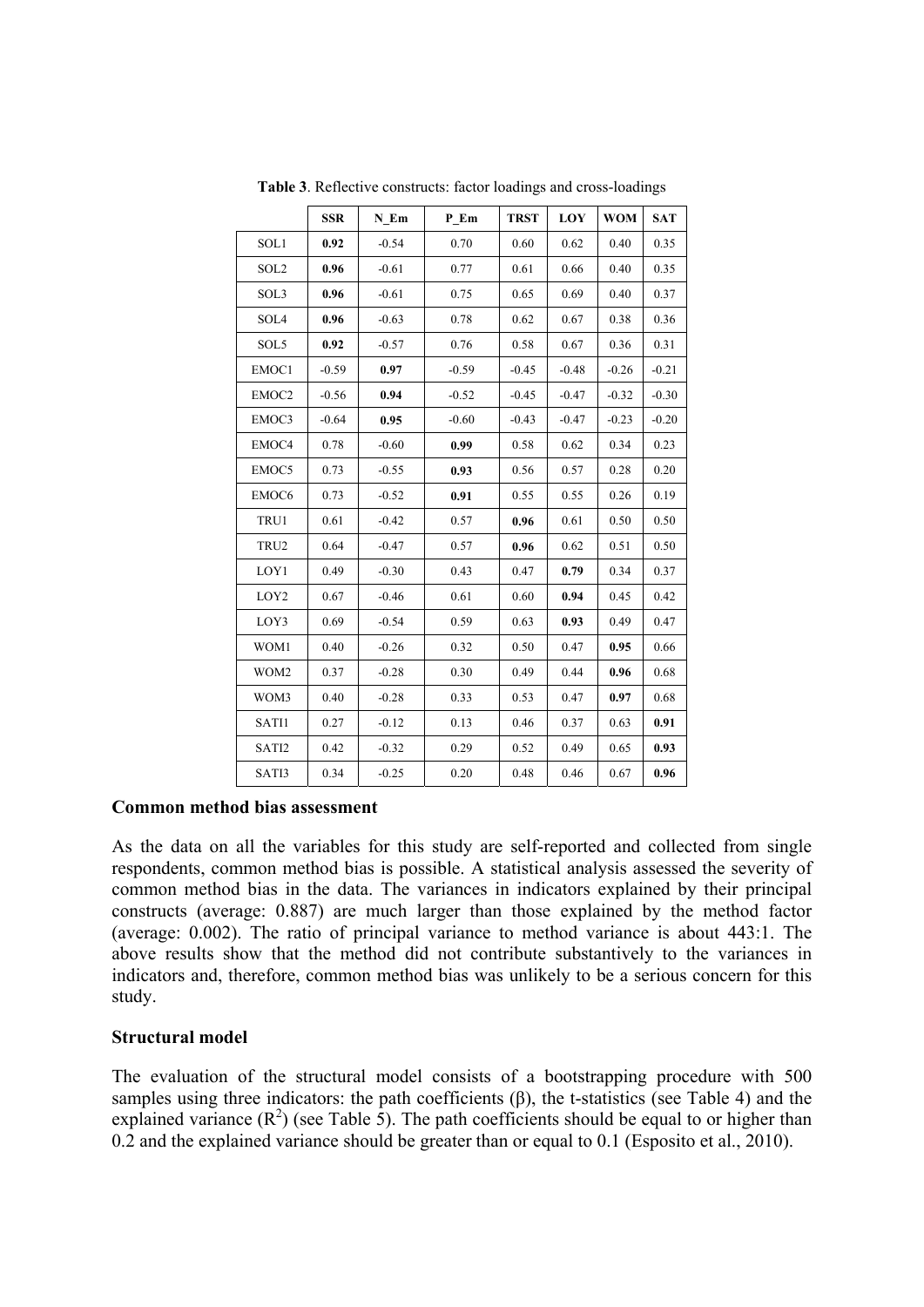|                 | <b>Hypothesis</b>                         | β       | value |        | <b>Supported</b>          |
|-----------------|-------------------------------------------|---------|-------|--------|---------------------------|
| H1              | Justice $\rightarrow$ SSR                 | 0.35    | 8.90  | ***    | ✓                         |
| H2              | Justice $\rightarrow$ Negative Emotions   | $-0.51$ | 13.70 | ***    | ✓                         |
| H <sub>3</sub>  | Justice $\rightarrow$ Positive Emotions   | 0.63    | 20.37 | ***    | ✓                         |
| H <sub>4</sub>  | Cumulative Satisfaction $\rightarrow$ WOM | 0.58    | 8.68  | ***    | ✓                         |
| H <sub>5</sub>  | $SSR \rightarrow$ Cumulative Satisfaction | 0.05    | 0.8   | ns     | $\boldsymbol{\mathsf{x}}$ |
| H6              | $SSR \rightarrow Trust$                   | 0.46    | 5.28  | ***    | ✓                         |
| H7              | Trust→Cumulative Satisfaction             | 0.49    | 7.62  | ***    | ✓                         |
| H <sub>8</sub>  | $Trust \rightarrow WOM$                   | 0.22    | 3.32  | ***    | ✓                         |
| H9              | $Trust \rightarrow Loyalty$               | 0.40    | 6.86  | ***    | ✓                         |
| H10             | Negative Emotions→Loyalty                 | $-0.13$ | 2.34  | $\ast$ | ✓                         |
| H11             | Positive Emotions→Loyalty                 | 0.30    | 4.35  | ***    | ✓                         |
| H12             | Negative Emotions $\rightarrow$ Trust     | $-0.06$ | 1.03  | ns     | $\boldsymbol{\mathsf{x}}$ |
| H13             | Positive Emotions→Trust                   | 0.19    | 2.29  | $\ast$ | ✓                         |
| H14             | Negative Emotions $\rightarrow$ SSR       | $-0.14$ | 3.56  | ***    | ✓                         |
| H <sub>15</sub> | Positive Emotions $\rightarrow$ SSR       | 0.42    | 7.69  | ***    | ✓                         |

**Table 4.** Supported and non-supported hypotheses: path coefficients (β) and t-values.

**Table 5.** Model summary:  $R^2$  and  $Q^2$ 

|             | $\mathbf{R}^2$ | $\mathbf{Q}^2$ |
|-------------|----------------|----------------|
| $P$ $Em$    | 0.46           | 0.35           |
| $N$ Em      | 0.31           | 0.13           |
| SSR         | 0.76           | 0.67           |
| <b>WOM</b>  | 0.52           | 0.43           |
| LOY         | 0.51           | 0.35           |
| <b>TRST</b> | 0.44           | 0.33           |
| SAT.        | 0.28           | 0.07           |

The  $R<sup>2</sup>$  values indicate a good explanation of the model based on the proposed constructs. For the dependent variables, the variance in the explanation of loyalty and WOM are above 50%.  $Q<sup>2</sup>$  parameter from the cross-validation test of Stone-Geisser measures the predictive relevance of the model's constructs with a blindfolding procedure (Chin, 1998) and its values ensure the predictive validity of the model ( $Q^2 > 0$  in all cases).

The DJ-Negative emotions, PJ-Positive emotions and negative emotions-trust paths are not significant. The rest of the paths are significant and exceed the limit value of 0.2 in all cases, except in the negative emotions-loyalty, negative emotions-SSR and positive emotions-trust which, with values of -0.13, -0.14 and 0.19, have a weaker impact.

The goodness-of-fit (GoF) index for PLS models (Tenenhaus et al., 2005) assesses the quality of the measurement model and the structural model, with a result of 0.65. Figure 2 shows the results for the model.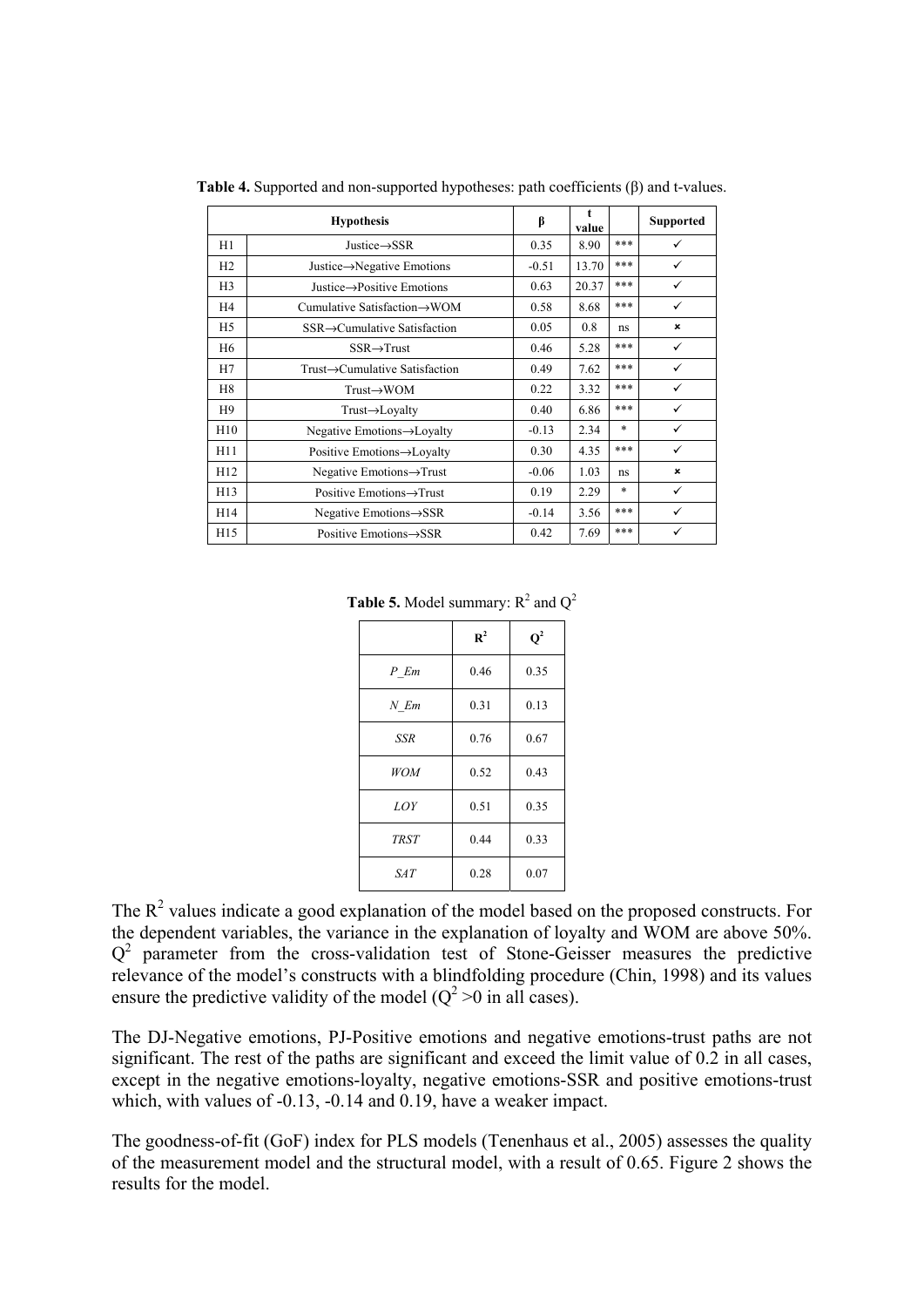

Figure 2. Results obtained from the research model

## **5. Conclusions and managerial implications**

#### **Contribution to existing research**

This study makes a contribution to the scientific research literature on SSR proposing a model that analyzes loyalty and WOM following an SR. To this end, it analyzes the effects of perceived justice –separately in its distributive, procedural and interactional dimensions– on SSR and on emotions. Trust is as a fundamental mediator combining the influence of emotions and of SSR and influencing the marketing variables of attitude and behavior, such as satisfaction –through SSR–, WOM –together with cumulative satisfaction– and loyalty – together with positive emotions–. To the best of the authors' knowledge, this research pioneers in the study of the influence of emotions on trust in a SR context and in analyzing the dual mediating role of trust on cumulative satisfaction and loyalty. The explanation of the variance in overall satisfaction is 27.5% which is noteworthy as a  $\mathbb{R}^2$  greater than 0.10 is considered high in the majority of studies (Gustafsson, 2009) and an explanation of loyalty greater than 50%. The explained variance of SSR is over 73%.

The lower influence of negative emotions on loyalty and trust may have its origin in the problems of Spanish purchasers that state they have had with their online purchases (Urueña, 2009) which subsequently led to the complaint behavior: 59.5% of people who had an incident in 2008, had a bad experience due to logistics issues. Indeed, one out of every four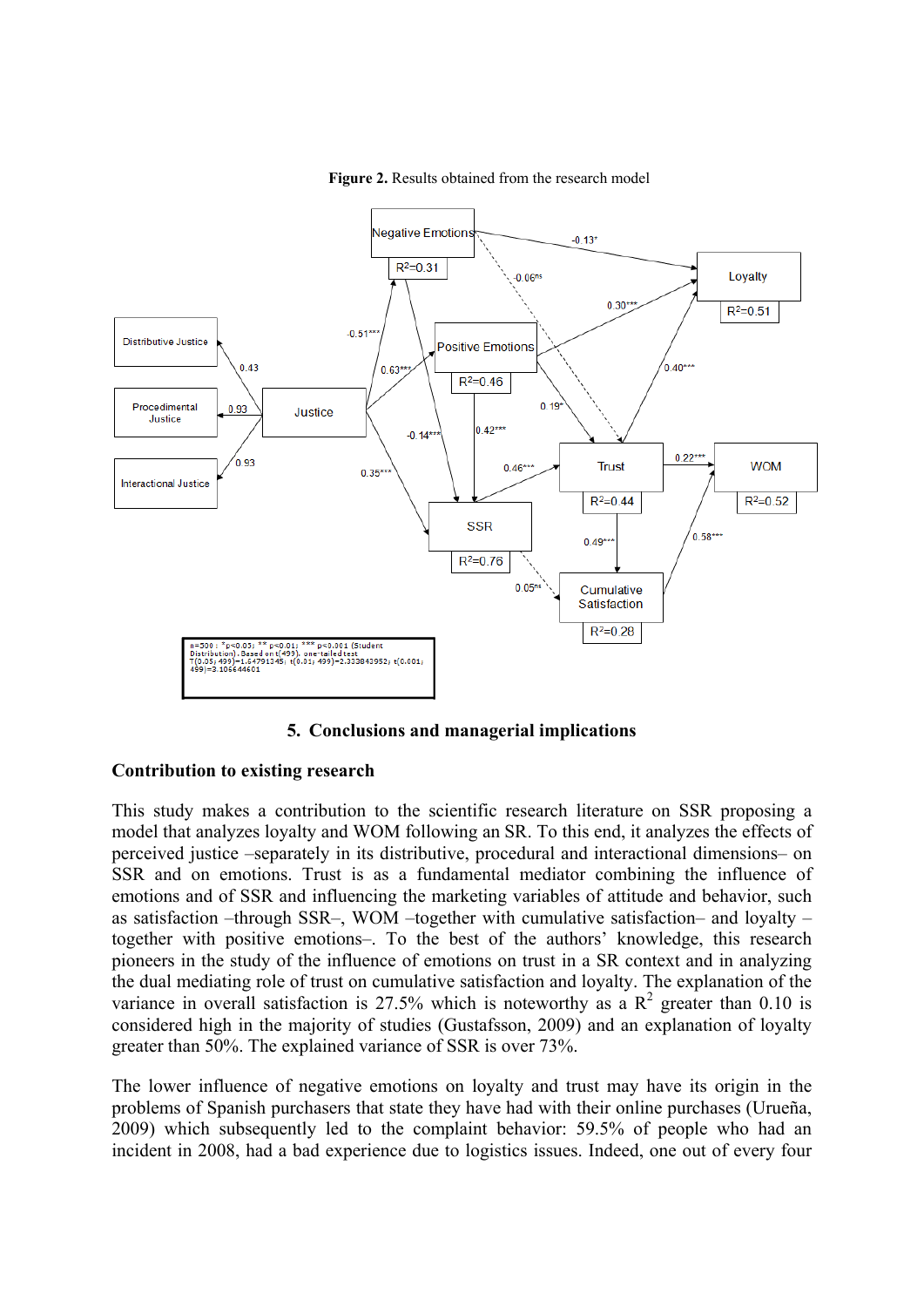people affected claimed delays in receiving the product or service. Payment problems were also common, mainly caused by mistakenly being charged twice (9.3%).

Another common problem in online shopping is that the product or service purchased does not match what was offered on the website. Specifically, one out of every three purchasers who experienced some difficulty in their shopping during 2008 cites this problem as the cause. Firstly, 32.7% of the people affected by this problem state that it was a misunderstanding on their part –the product information on the website was correct–. Secondly, consumers reported several other causes with similar percentages: around 30% assert that the online store sent the wrong product and only 15.3% say that the information on the website was incomplete.

Due to the fact that, in many cases, logistical and payment problems have their origin in provider companies who operate under their own trade name, and not handled directly by the B2C-EC platform, these may be situational and beyond the control of the B2C-EC vendor (McColl-Kennedy and Smith, 2006). Customers' misunderstandings in ordering the wrong product may be internal, generating emotions of shame or guilt (McColl-Kennedy and Smith, 2006). Other studies (Smith and Ellsworth, 1985) state that emotions are more intense when the perception of SR is under the direct control of the service provider. Therefore, negative emotions generated towards oneself or towards organizations viewed as separate from the B2C-EC platform have no influence on loyalty and trust towards B2C-EC. In addition, as this is a study on generic B2C-EC, another explanation for the lower influence of negative emotions is that no specific company names have been used. This result emphasizes then the need of taking into consideration positive emotions in SSR processes, since they have a significant influence on loyalty and trust.

## **Managerial implications**

The need to generate positive emotions in a process of complaint, lowering negative emotions is an important aspect for management. Customers are not buying just a product or service from a company; they are buying the total experience around its consideration, purchase, use and service –even the customer service as part of the consumer experience.

A relevant point relates to the implications associated to justice. Firstly, despite the fact that IJ and PJ have more influence on perceived justice, paying sufficient attention to the DJ dimension is also important. PJ has the strongest influence on perceived justice. When a problem appears in a B2C-EC SR, it looks like consumers value positively the company's efforts and procedures to reestablish the service as soon as possible. The existence of a tangible compensation policy does not raise perceived justice considerably.

Although IJ is the "no-cost action" of the dimensions of justice (Chebat and Slusarczyk, 2005; Weiss et al., 1999; DeWitt et al., 2008), a good customer care service is an important investment. If there is a large number of incidents (requests for information, complaints, etc.) it will be difficult to have good IJ when problems arise. Therefore, in the first place it is advisable to get one step ahead of complaints by encouraging customers to give reviews on the products and logistics services, for example. This information, duly processed, can lead to take measures (removing products, providers, etc.) that will help prevent complaint behavior.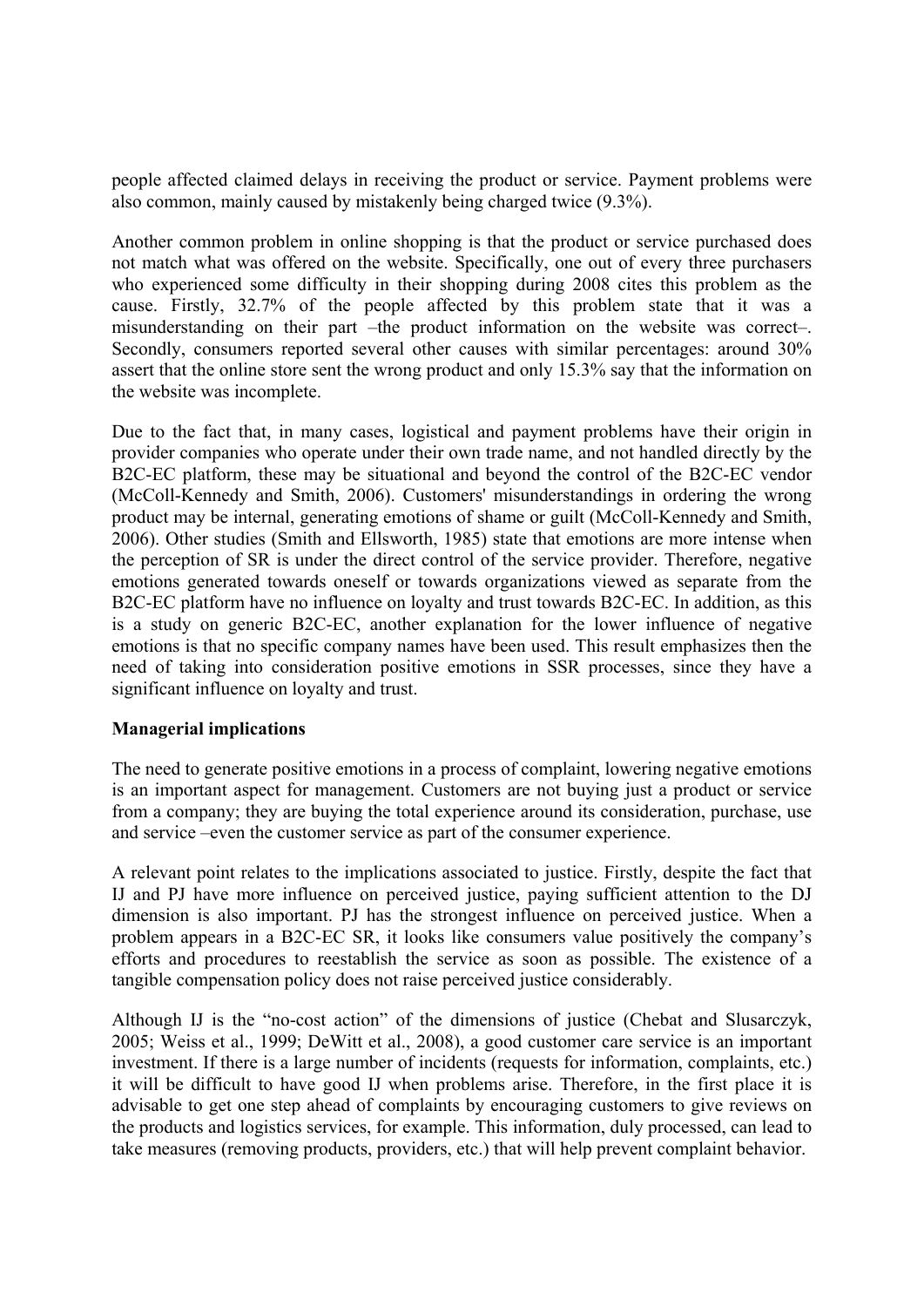Support from senior management is important in order to improve IJ. The active participation of managers in real complaint cases in customer service centers, the existence of complaint, loyalty and satisfactory resolution indicators, and monitoring and studying IJ in real complaint cases will help to involve the whole company in defining and managing SR policies.

Another important aspect is training employees in how to manage customer emotions (especially positive emotions) in a complaint situation through role-playing and techniques to detect emotions in telephone conversations or e-mails while being aware of the difficulties this process entails in an online environment due to the lack of face-to-face interaction with the customer. Providing employees with the technological resources (webcams for videoconferences, for example) that enable them to recognize more accurately customers' emotions and the appropriate training can improve the quality of the interaction.

Finally, generating trust through SSR and positive emotions, with procedures in line with the customer's shopping track record and the problems experienced, with the appropriate information systems, will provide greater loyalty. If a company wishes to generate positive WOM, maximizing as much cumulative satisfaction as possible through SSR and trust is important. Therefore, triggering consumer's trust after a complaint behavior becomes a challenge to B2C-EC companies.

## **References**

Adams, JS (1963). Toward an understanding of inequity. *Journal of Abnormal and Social Psychology*, 67(5), 422–436.

Andersen, PH and Kumar, R (2006). Emotions, trust and relationship development in business relationships: A conceptual model for buyer–seller dyads. *Industrial Marketing Management*, 35, 522-535.

Bhattacherjee, A (2001). Understanding information systems continuance: An expectationconfirmation model. *MIS Quarterly*, 25, 351-337.

Blau, PM (1964). *Exchange and power in social life*. New York: Wiley.

Chebat, JC and Slusarczyk, W (2005). How emotions mediate the effect of perceived justice on loyalty in service recovery situations: an empirical study. *Journal of Business Research*, 58, 664-673.

Chin, W W (2010). How to write up and report PLS analyses. In *Handbook of Partial Least Squares: Concepts, methods and applications in marketing and related fields, V. Esposito Vinzi, W. Chin, J. Henseler and H. Wang (Eds.),* pp. 655-690. Berlin: Springer.

Chin, WW (1998). Issues and opinion on structural equation modelling. *Management Information Systems Quarterly*, 22, 1.

Chiu, CM; Huang, HY and Yen, CH (2010). Antecedents of trust in online auctions. *Electronic Commerce Research and Applications*, 9, 148-159.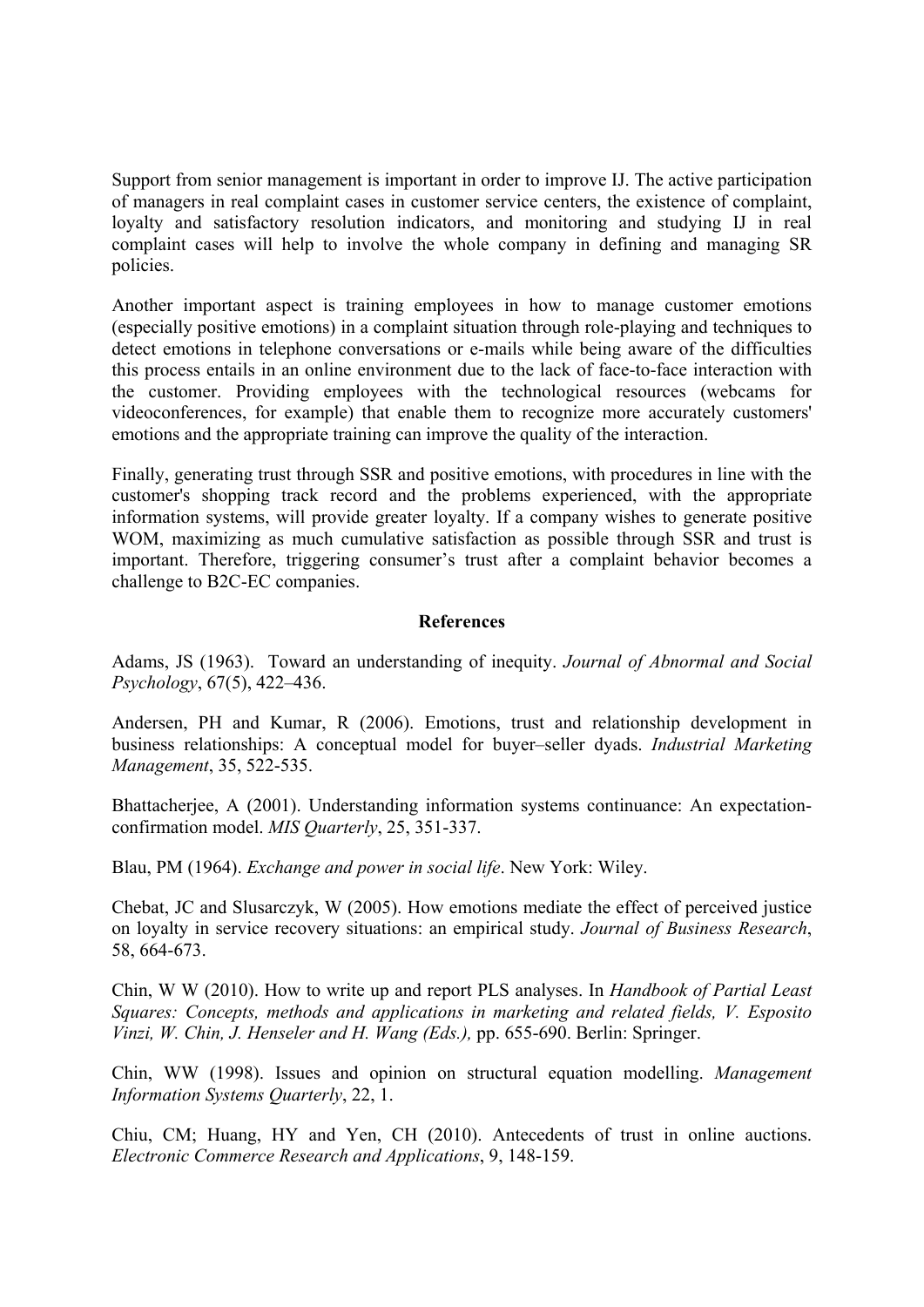DeWitt, T; Nguyen, DT and Marshall, R (2008). Exploring customer loyalty following service recovery. *Journal of Service Research*, 1*,* 269-281.

Diamantopoulos, A and Winkelhofer, H (2001). Index construction with formative indicators: an alternative to scale development. *Journal of Marketing Research*, 38(2), 269– 277.

Doney, PM and Cannon, JP (1997). An examination of the nature of trust in buyer–seller relationships. *Journal of Marketing*, 61, 35–51.

Dunn, JR and Schweitzer, ME (2005). Feeling and believing: The influence of emotion on trust. *Journal of Personality and Social Psychology*, 88, 736-748.

Esposito, VV; Chin, WW; Henseler, J and Wang H. (2010). *Handbook of Partial Least Squares. Concepts, Methods and Applications.* Springer Handbooks of Computational Statistics. New York

Fornell, C and Larcker, DF (1981). Evaluating structural equation models with unobservable variables and measurement error. *Journal of Marketing Research*, 18, 39-50.

Genesan, S (1994). Determinants for long-term orientation in buyer-seller relationships. *Journal of Marketing*, 58, 1-19.

Gummerus, J; Liljander, V, Pura, M and van Riel, A (2004). Customer loyalty to contentbased websites: the case of an online health-care service. *Journal of Service Marketing*, *8*, 175-186.

Gustafsson, A (2009). Customer Satisfaction with Service Recovery. *Journal of Business Research*, 62, 1220-1222.

Hair, JF; Anderson, RE; Tatham, RL and Black, WC (1998). *Multivariate data analysis* (5th ed.). Englewood Cliffs, New York: Prentice Hall.

Harris, LC and Goode, MM (2004). The four levels of loyalty and the pivotal role of trust: a study of online service dynamics. *Journal of Retailing,* 8, 139-158.

Hutchinson, J; Ley, F and Wang, Y (2009). Understanding the relationship of quality, value, equity, satisfaction and behavioural intentions among golf travellers. *Tourism Management*, 3, 298-308.

Karatepe, OM (2006). Consumer complaints and organizational responses: the effects of complainants´ perceptions of justice on satisfaction and loyalty. *Journal of Hospitality and Management,* 25, 69-90

Keller, KL (1993). Conceptualizing, measuring, and managing customer-based brand equity. *Journal of Marketing*, 57, 1-22.

Kelley, SW and Davis, MA (1994). Antecedents to customer expectations for service recovery. *Journal of the Academy of Marketing Science*, 22, 52-61.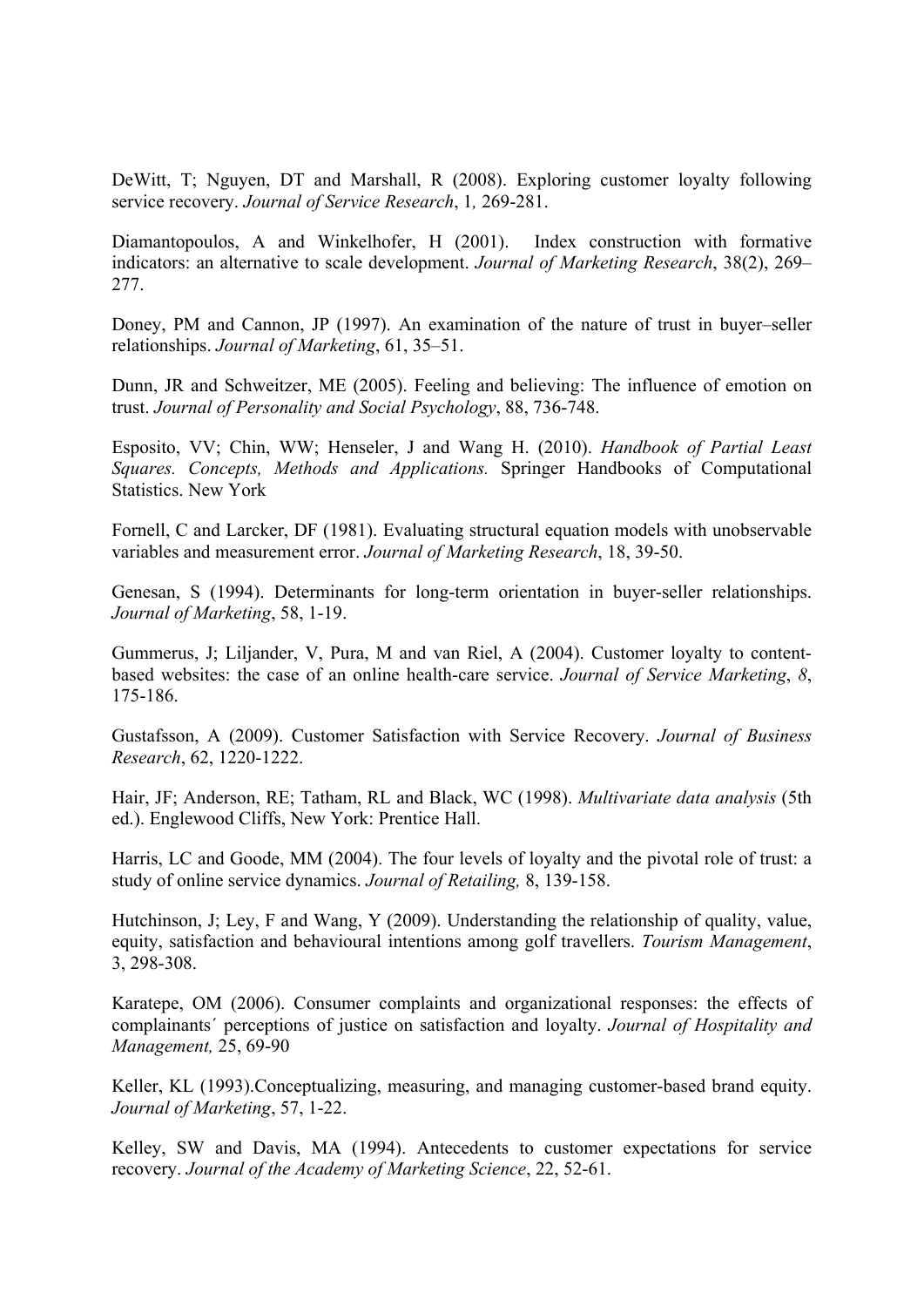Kim, PH; Ferrin, DL; Cooper, CD and Dirk, K (2004). Removing the shadow of suspicion: the effects of apology versus denial for repairing competence– versus integrity–based trust violations. *Journal of Applied Psychology,* 89, 104-118.

Kim, T; Kim, WG and Kim, H (2009). The effects of perceived justice on recovery satisfaction, trust, word–of–mouth, and revisit intention in upscale hotels. *Tourism Management,* 3*,* 51-62.

Kline, RB (1998). *Principles and practice of structural equation modeling*. New York: Guilford Press.

Mangold, WG; Miller, F and Brockway, GR (1999). Word-of-mouth communications in the service marketplace. *Journal of Services Marketing*, 13, 73-89.

Mattila, A (2001).The effectiveness of service recovery in a multi-industry setting. *Journal of Services Marketing*, 15, 583-596.

Maxham, JG and Netemeyer, RG (2002). Modeling customer perceptions of complaint handling over time: the effects of perceived justice on satisfaction and intent. *Journal of Retailing,* 78, 239-252.

McColl–Kennedy, JR and Smith, AK (2006). Customer emotions in service failure and recovery encounters. In *Individual and organizational perspectives on emotion management and display volume 2: Research on emotions in organizations,* W. Zerbe, N. Ashkanasy & C. Härtel (Eds.), pp. 237-268. United Kingdom: Emerald Group.

Menon, K and Dubé, L (2004). Service provider responses to anxious and angry customers: different challenges, different payoffs. *Journal of Retailing*, 80(3), 229–237.

Morgan, RM and Hunt, SD (1994).The commitment-trust theory of relationship marketing. *Journal of Marketing*, 58, 20-38.

Nunnally, J (1978). *Psychometric Theory (2nd ed)*. New York: McGraw-Hill.

Oliver, RL (1980). A cognitive model of the antecedents and consequences of satisfaction decisions. *Journal of Marketing Research*, 17, 460-469.

Oliver, RL; Rust, RT and Varki, S (1997). Customer delight: Foundations, findings, and managerial insight. *Journal of Retailing,* 73, 311-336.

Oliver, RL and Swan, JE (1989). Equity and disconfirmation perceptions as influences on merchant and product satisfaction. *Journal of Consumer Research*, 16(3), 72–83.

Pitta, D; Franzak, F and Fowler, D (2006). A strategic approach to building online customer loyalty. *Journal of Consumer Marketing*, 23, 421-429.

Ratnasingham, P (1998). Trust in web-based electronic commerce security. *Information Management & Computer Security,* 6, 162-166.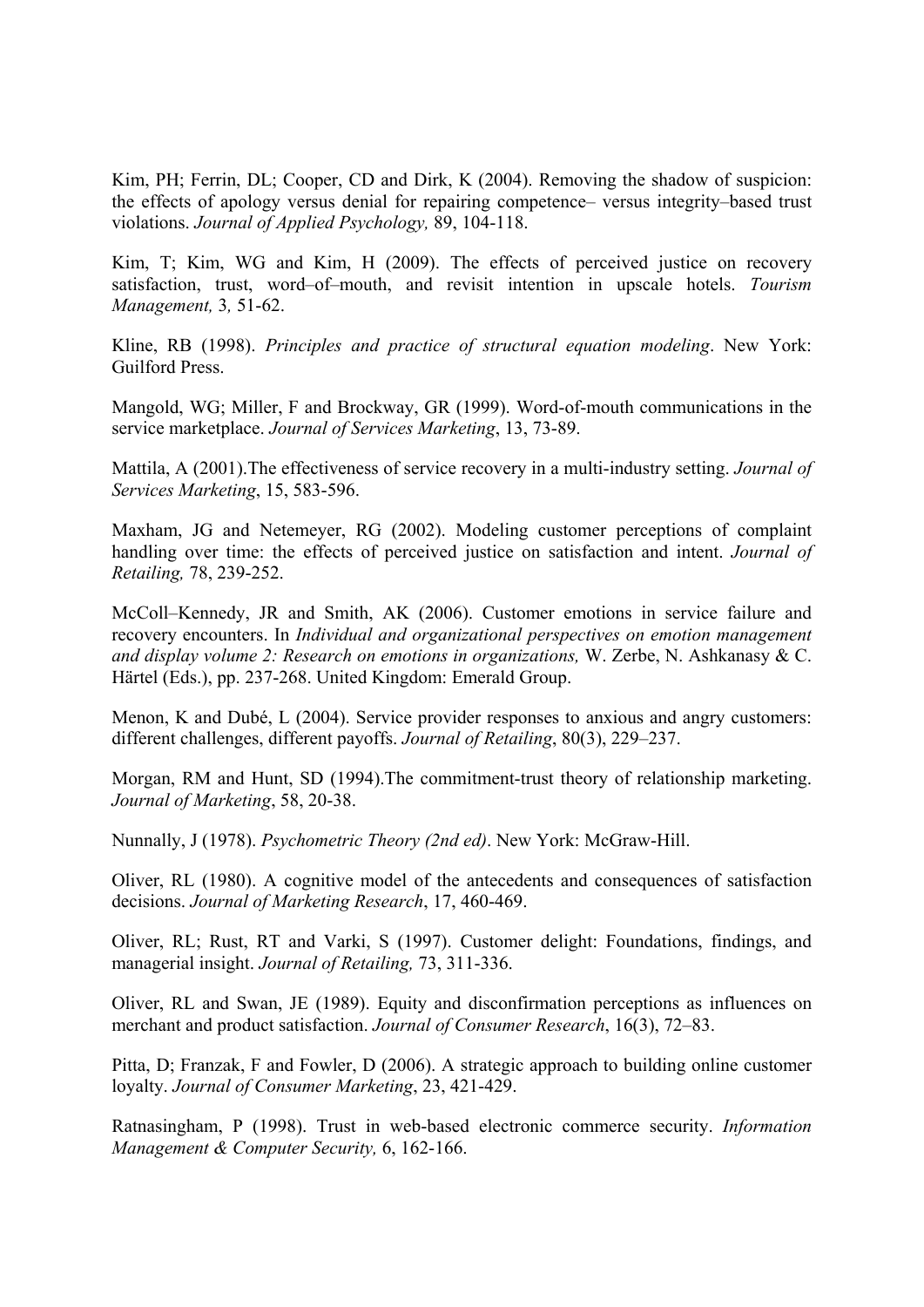Reichheld, FF, Markey, RG and Hopton, CE (2000). Customer loyalty - applying the traditional rules of business for online success. *European Business Journal*, *12*, 173-179.

Río-Lanza, AB; Vázquez-Casielles, R and Díaz-Martín, A. M. (2009). Satisfaction with service recovery: Perceived justice and emotional responses. *Journal of Business Research*, 62, 775-781.

Schoefer, K. and Ennew, C. (2005). The impact of perceived justice on consumer emotional responses to service complaints experiences. *Journal of Services Marketing*, 19, 261-270.

Selnes, F (1998). Antecedents and consequences of trust and satisfaction in buyer– seller relationships. *European Journal of Marketing*, 32, 305-322.

Shankar, V; Smith, AK and Rangaswamy, A (2003).Customer satisfaction and loyalty in online and offline environments. *International Journal of Research in Marketing*, 2*,* 153-175.

Singh, J and Sirdeshmukh, D (2000).Agency and trust mechanisms in consumer satisfaction and loyalty judgments. *Journal of the Academy of Marketing Science*, 28, 150-167.

Sirdeshmukh, D; Singh, J and Sabol, B (2002). Consumer trust, value and loyalty in relational exchanges. *Journal of Marketing,* 66, 15-37.

Smith, AK; Bolton, RN and Wagner J (1999). A model of customer satisfaction with services encounters involving failure and recovery. *Journal of Marketing Research*, 36, 356–72.

Smith, AK and Bolton, RN (2002). The effects of customers, emotional responses to service failures on their recovery effort evaluations and satisfaction judgments. *Journal of the Academy of Marketing Science,* 3, 5–23.

Smith, CA and Ellsworth, PC (1985). Patterns of cognitive appraisal in emotion. *Journal of Personality and Social Psychology*, 48, 813-838.

Tax, SS; Brown, SW and Chandrashekaran, M (1998). Customer evaluations of service complaint experiences: Implications for relationship marketing. *Journal of Marketing*, 62, 60- 76.

Tenenhaus, M; Esposito Vinzi, V; Chatelin, YM and Lauro, C (2005). PLS path modelling. *Computational Statistics & Data Analysis*, 48, 159-205.

Urueña López, A; Ferrari, A; Valdecasa, E; Ballestero MP; Castro, R and Cadenas, S (2011). *Comercio Electrónico B2C 2011.* [Online]. [February 1, 2014].

Verhoef, PC; Franses, PH and Hoekstra, JC (2002). The effect of relational constructs on customer referrals and number of services purchased from multiservice provider: does age of relationship matter?. *Journal of the Academy of Marketing Science*, 3*,* 202-216.

Yi, Y (1990). A critical review of consumer satisfaction. In *Review of Marketing*, V. A. Zeithaml (Ed.), Chicago: American Marketing Association.